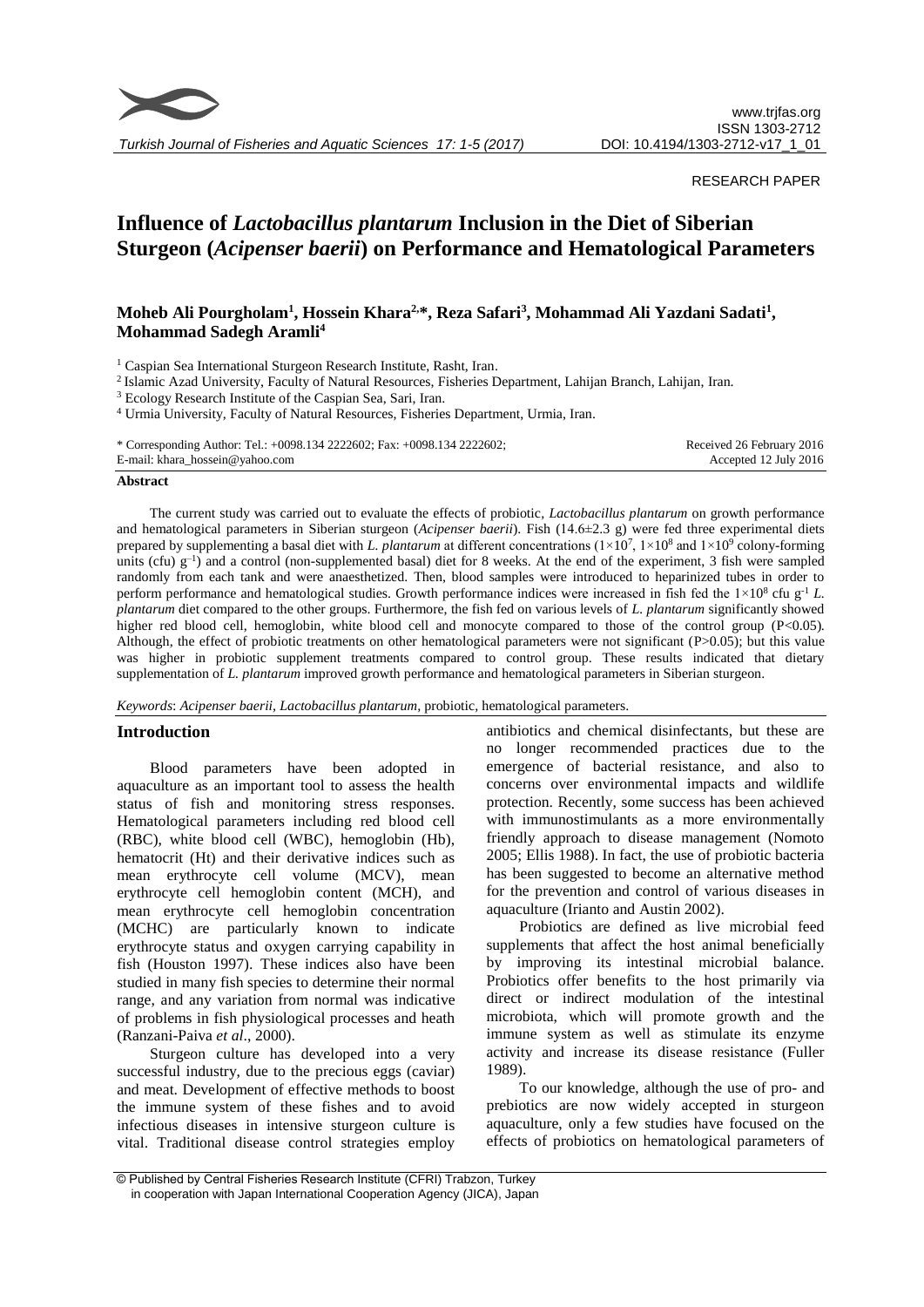sturgeons (Jafarzadeh *et al*., 2015). Therefore, the current study was undertaken to evaluate the probiotic effects of Lactobacillus plantarum, a new class of candidate probiotics on growth performance and hematological parameters of Siberian sturgeon. This probiotic was isolated form digestive tracts of rainbow trout (Oncorhynchus mykiss), obtained from commercial farms of Iran.

#### **Materials and Methods**

# **Experimental Setup**

This study was conducted at the International Sturgeon Research Institute (Guilan, Iran). Juvenile Siberian sturgeon  $(14.6 \pm 2.3 \text{ g})$ , obtained from the Shahid Beheshti Sturgeon Propagation & Cultivation Center (Guilan province, Iran), were acclimatized to aquarium conditions for 2 weeks and fed the control diet (without L. plantarum) before the experiment. The health status (excess of mucous secretion, normal coloration, erosion of scales or fins, skin, bulging of eyes and presence of cysts, spots or patches over the body and gills) and behavioral signs (swimming and feeding reflexes) were monitored by physical examination. Healthy fish were assigned at random to 12 aquaria (volume 200 l; 15 fish/aquarium) and four diet groups (one control and three tests) were conducted for 8 weeks. LAB ranged from 6.5×108 in control diet to 6.5−7.5×109 in experimental diets. Water quality parameters including dissolved oxygen and pH, were measured daily. Flow rate, temperature, dissolved oxygen and pH of the water were maintained at approximately 400 ml min–1, 14.6( $\pm$ 1.3)<sup>o</sup>C, 8.8( $\pm$ 0.59) mg l-1 and 7.6( $\pm$ 0.34), respectively.

#### **Experimental Diets**

Four diets containing different doses of L. plantarum, were prepared as described in Table 1. The proximate analysis of the basal diet was: 43% crude protein, 22% crude lipid, 6.97% ash, and 10% moisture. L. plantarum (1.2×109 colony-forming units (cfu) g–1) was added to the basal diet at different amounts of 0.0001, 0.01, and 1 g, resulting in 107, 108, and 109 colony-forming units (cfu) (kg diet)  $-1$ 

as the respective test diets, with corresponding decreases in the amount of skim milk. The diet materials were formed into pellets using a manually operated pelletizer and air-dried overnight at 50ºC in a Heraeus oven with ventilation. The dry food pellets were stored in sealed plastic bags at 4°C.

### **Growth Performance Assays**

Growth performance was calculated as described by Geraylou *et al*. (2013) and according to the following formulae: Daily growth rate (DGR) g day– 1= t–1 (W2−W1); Specific growth rate (SGR) g day–  $1=100$  (Ln Wf – Ln Wi) / t and Feed conversion ratio  $(FCR)$  = Dry feed intake (g) / Weight gain (g). Wf is final body weight  $(g)$ , Wi is initial body weight  $(g)$ and t is experimental duration (in days).

#### **Sampling and Hematology Assays**

At the end of the 8-week feeding trial, three apparently healthy fish from each replicate aquarium were anesthetized with 120 mg benzocaine (Geraylou *et al*., 2013). Blood samples were collected from the caudal vein using 1.0 ml non-heparinized syringes and placed in a refrigerator at 4°C until analysis.

The RBC and WBC counts were determined using a Neubaeur hemocytometer (Martins *et al*., 2004). Htc was measured using the standard microhematocrit method and reported as percentages. Hb levels were obtained by the cyanomethemoglobin spectrophotometry method (Collier 1999). Differential leukocyte counts (monocyte, lymphocyte and neutrophil) were determined using Giemsa staining method and detected blood smears under light microscope (Ghiasi *et al*., 2010). The blood indices including MCV, MCH and MCHC were calculated according to Seiverd, 1964.

# **Statistical Analysis**

Data are presented as mean  $\pm$  SD. Normality and homogeneity of variances were checked with Kolmogorov–Smirnov and Levene's test. One-way analysis of variance (ANOVA) and Tukey's multiple comparison tests were used to identify significant variations. All statistical analyses used the SPSS

**Table 1.** Composition of the basal diet  $(g \ kg^{-1})$  for Siberian sturgeon

| Ingredients     | Diets   |                                   |                                   |                                   |
|-----------------|---------|-----------------------------------|-----------------------------------|-----------------------------------|
|                 | Control | $1\times10^7$ cfu g <sup>-1</sup> | $1\times10^8$ cfu g <sup>-1</sup> | $1\times10^9$ cfu g <sup>-1</sup> |
| Fish meal       | 650     | 650                               | 650                               | 650                               |
| Squid meal      | 85      | 85                                | 85                                | 85                                |
| Shrimp meal     | 60      | 60                                | 60                                | 60                                |
| Starch          | 190     | 190                               | 190                               | 190                               |
| Mineral mixture | 10      | 10                                | 10                                | 10                                |
| Vitamin mixture |         |                                   |                                   |                                   |
| Skim milk       |         | 0.9999                            | 0.99                              |                                   |
| Probiotic       |         | 0.0001                            | 0.01                              |                                   |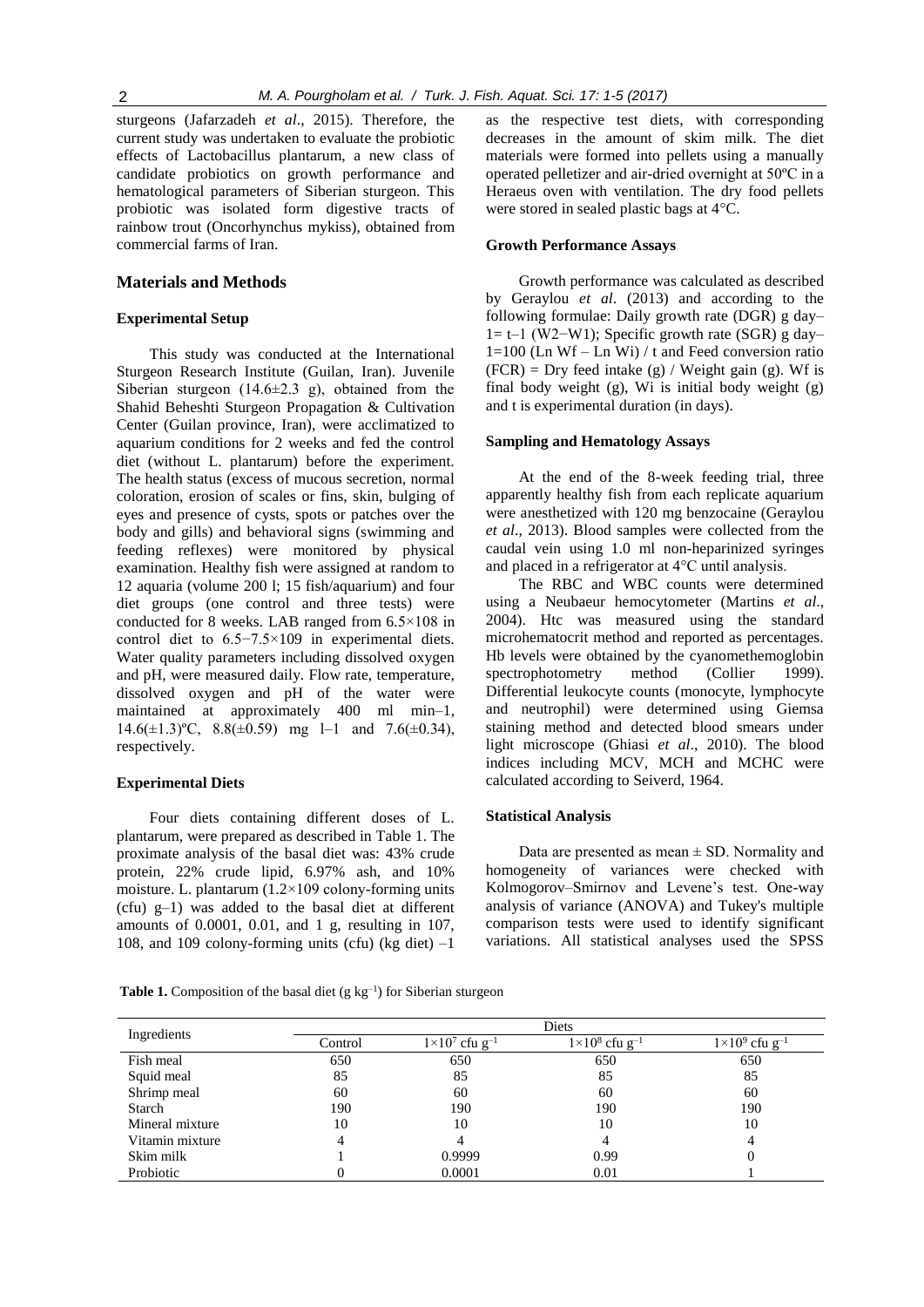statistical package version 16.0 (SPSS Inc., Chicago, IL, USA). Statistically significant difference was set at P≤0.05.

# **Results**

# **Growth Performance**

The effects of the probiotic L. plantarum on the growth performance of Siberian sturgeon are given in Table 2. Fish fed a diet supplemented with L. plantarum at  $1 \times 108$  cfu g-1 displayed significantly improved growth performance, including final weight, length, SGR and FCR, compared to the other diets  $(P<0.05)$ .

#### **Hematological Parameters**

The effects of L. plantarum on hematological parameters of Siberian sturgeon at the end of trial are shown in Table 3. The RBC, Hb, WBC and monocyte values of fish fed L. plantarum diet were significantly higher than those of fish fed control diet (P<0.05). There were no significant differences (P>0.05) among other heamatological parameters in different experimental diets.

#### **Discussion**

When used as a dietary supplement, probiotics can colonize the host gut and increase feed utilization by the synthesis of growth factors, including vitamins, co-factors, fatty acids and amino acids; further, probiotics can augment the immune response of the target animal leading to increased health of the host (Farzanfar 2006; Talpur *et al*., 2013). In the present study, fish fed diets supplemented with L. plantarum at 1×108 cfu g–1 showed increased growth and feeding parameters. Stimulation of growth by L. plantarum has been reported for several aquatic animals and in teleost fish, including white shrimp (Litopenaeus vannamei) (Kongnum and Hongpattarakere 2012), orange spotted grouper (Epinephelus coioides) (Son *et al*., 2009), olive flounder (Paralichthys olivaceus) (Kim *et al*., 2013), red sea bream (Pagrus major) (Dawood *et al*., 2015) and giant freshwater prawn (Macrobrachium rosenbergii) (Dash *et al*., 2015). It has been reported that live Lactobacilli produce short chain fatty acids in the digestive tract of the host as a by-product of carbohydrate metabolism and these can be used by intestinal epithelial cells as the main sources of energy. They might have an important role in

**Table 2.** Growth performance parameters of the Siberian sturgeon juvenile treated with different levels of *L. plantarum* as dietary supplement for 8 weeks

| Description          | <b>Diets</b>             |                                   |                                   |                                   |
|----------------------|--------------------------|-----------------------------------|-----------------------------------|-----------------------------------|
|                      | Control                  | $1\times10^7$ cfu g <sup>-1</sup> | $1\times10^8$ cfu g <sup>-1</sup> | $1\times10^9$ cfu g <sup>-1</sup> |
| Initial weight $(g)$ | $14.5 \pm 1.2$           | $13.5 \pm 0.5$                    | $14.25 \pm 0.7$                   | $15.4 \pm 1$                      |
| Final weight $(g)$   | $37.65 \pm 2.38^{\rm b}$ | $35.7 \pm 2.37^{\rm b}$           | $42.34 \pm 1.94$ <sup>a</sup>     | $31.63 \pm 0.78$ °                |
| Length $(cm)$        | $20.12 \pm 0.35^b$       | $21.7 \pm 0.23^b$                 | $24.13 \pm 0.42^a$                | $21.12 \pm 0.42^b$                |
| <b>DGR</b>           | $3.33\pm0.14$            | $3.33\pm0.21$                     | $3.4\pm0.13$                      | $3.39\pm0.15$                     |
| <b>SGR</b>           | $2.26\pm0.41^{\rm b}$    | $2.95 \pm 0.47^b$                 | $3.41 \pm 0.24$ <sup>a</sup>      | $3.25 \pm 0.36^a$                 |
| <b>FCR</b>           | $1.6 \pm 0.34^{\rm b}$   | $1.5 \pm 0.76^b$                  | $1.2 \pm 1.1^a$                   | $1.4 \pm 0.98$ <sup>a</sup>       |

Data are given as mean  $\pm$  SD. The mean values in the same row with different letters are significantly different ( $P$ <0.05). \*DGR: daily growth rate; SGR: specific growth rate; FCR: feed conversion ratio.

**Table 3.** Hematological parameters of the Siberian sturgeon juvenile treated with different levels of *L. plantarum* as dietary supplement for 8 weeks

| Description              | Diets                              |                                   |                                   |                                   |
|--------------------------|------------------------------------|-----------------------------------|-----------------------------------|-----------------------------------|
|                          | Control                            | $1\times10^7$ cfu g <sup>-1</sup> | $1\times10^8$ cfu g <sup>-1</sup> | $1\times10^9$ cfu g <sup>-1</sup> |
| $WBC$ (mm <sup>3</sup> ) | $22765 \pm 1321.3^a$               | $26583 \pm 1383.9^b$              | $29734 \pm 1234.3^b$              | $29166 \pm 510.9^b$               |
| $RBC$ (mm <sup>3</sup> ) | $695000 \pm 21908.59$ <sup>a</sup> | 804000±21908.9b                   | $805000 \pm 18393.84^b$           | $802000 \pm 26204.33^b$           |
| HB (g/dL)                | $2.15 \pm 0.17^{\text{a}}$         | $2.83 \pm 0.51$ <sup>a</sup>      | $2.87 \pm 0.09^b$                 | $2.77 \pm 0.06^b$                 |
| HCT(%)                   | $18\pm0.46$                        | $18.66 \pm 0.75$                  | $b19.33 \pm 0.21$                 | $18.66 \pm 0.81$                  |
| $MCV$ (fL)               | $235.84 \pm 8.52$                  | $225.23 \pm 10.16$                | $241.15 \pm 10.47$                | 228.49±6.47                       |
| $MCH$ (pg)               | $33.8 \pm 1.83$                    | $33.97 \pm 2.24$                  | $35.94 \pm 1.91$                  | $33.73 \pm 1.2$                   |
| MCHC (g/dL)              | $14.68 \pm 1.03$                   | $15.09 \pm 0.87$                  | $16.47 \pm 1.64$                  | $14.48 \pm 1.42$                  |
| Neutrophils (%)          | $8.28 \pm 1.41$                    | $9.21 \pm 0.37$                   | $8.53 \pm 0.7$                    | $8.38 \pm 0.93$                   |
| Lymphocytes $(\%)$       | $85.64 \pm 2.5$                    | $86.64 \pm 0.38$                  | $87.39 \pm 0.85$                  | $87.29 \pm 0.81$                  |
| Monocytes $(\%)$         | $2.83 \pm 0.6^a$                   | $1.15 \pm 0.21^b$                 | $1.33 \pm 0.21^b$                 | $1.5 \pm 0.22^b$                  |
| Eosinophils (%)          | $3.31 \pm 0.65$                    | $3 \pm 0.44$                      | $2.75 \pm 0.54$                   | $2.83 \pm 0.74$                   |

Data are given as mean  $\pm$  SD. The mean values in the same row with different letters are significantly different (P<0.05).

WBC, white blood cell; RBC, red blood cell; Hb, hemoglobin; HCT, hematocrit; MCV, mean erythrocyte cell volume; MCH, mean erythrocyte cell hemoglobin content; MCHC, mean erythrocyte cell hemoglobin concentration.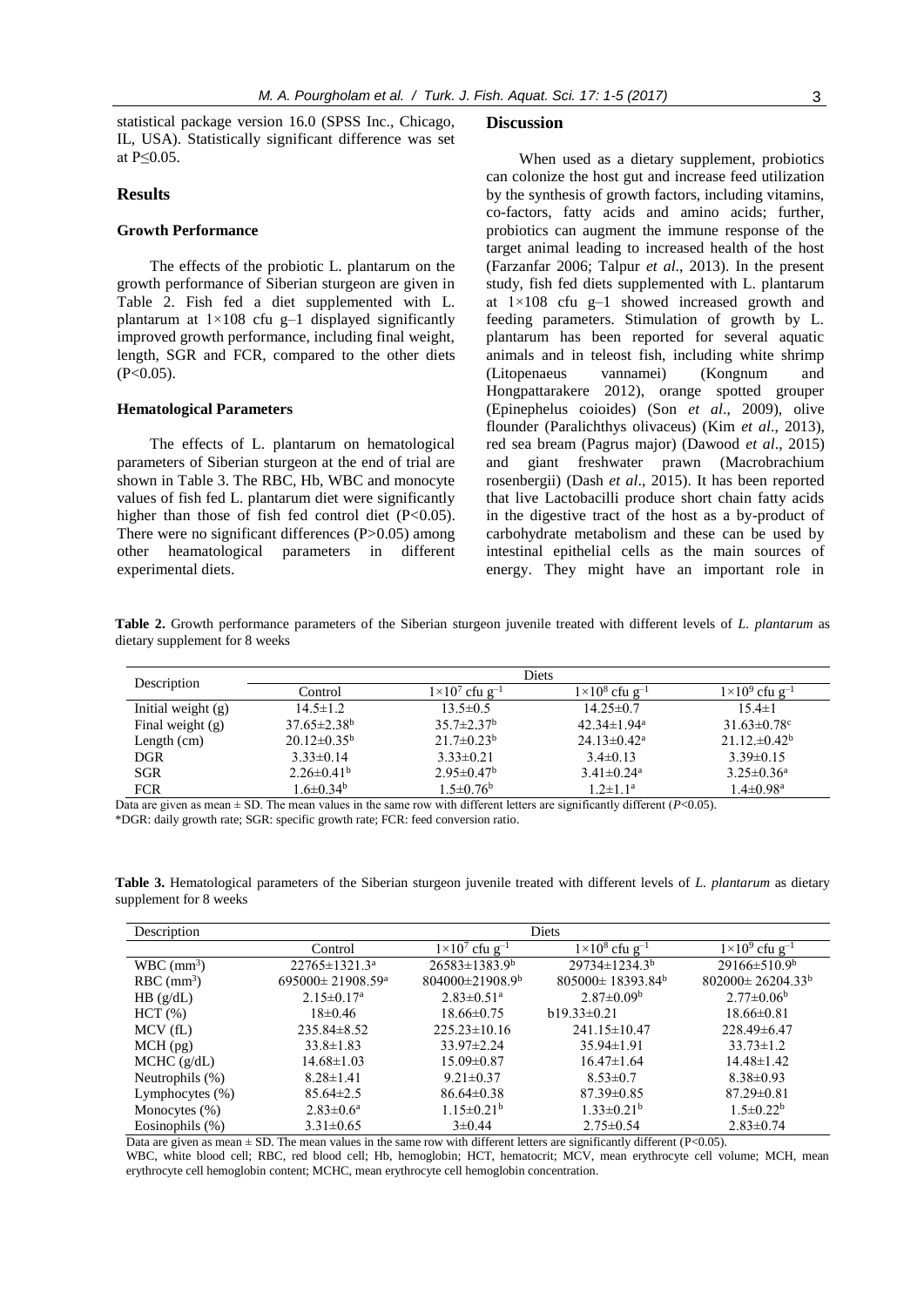increasing the height of the villi in the digestive tract, which would increase nutrient absorption by providing a greater absorptive surface area (Pirarat *et al*., 2011).

Blood is a patho-physiological reflector of the entire body and the counts of haematological parameters in blood give an indication to the health status of fish by determining any abnormality occurring owing to the use of immunostimulants (Tewary and Patra 2011). In the current study, we examined for first time the effects of probiotic, L. plantarum on haematological parameters of Siberian sturgeon. The results of the current study indicated that inclusion of L. plantarum in the fish diet increased significantly the RBC count and hemoglobin levels when compared to control diet (P<0.05). Similarly, Faramazi *et al*. (2011) found higher RBC and Hb values in Onchorhynchus mykiss fed with Lactobacillus acidophilus, compared with the control diet. While, Dias *et al*. (2012) found no differences in RBC, MCV and Hb values in Brycon amazonicus following fed with Bacillus subtilis. These results also correspond with those by Jafarzadeh *et al* (2015) who reported the counts of RBC were significantly higher in Russian sturgeon, Acipenser guldenstadti fed with synbiotic (Biomin IMBO). The WBC and monocyte values were also significantly increased in fish treated with L. plantarum. Similar to our results, recent studies suggest that the use of probiotic in some species such as Indian Magur, Clarius batrachus (Dahiya *et al*., 2012), Clarias gariepinus (Ayoola *et al*., 2013), Rainbow trout, Oncorhynchus mykiss (Naseri *et al*., 2015) and Kutum, Rutilus frisii kutum (Azarin *et al*., 2015) increased the WBC count. However, our results are also inconsistent with Jafarzadeh et al (2015) that WBC count showed a decreasing trend during the period of the experiment in all synbiotic supplement diets. This contradictory result may be attributable to the low dosage, different duration of probiotic administration, life stage and/or different fish species (Geraylou *et al*., 2013). In addition, the increase in white blood cells shows that probiotic supplement stimulates more innate immunity of Siberian sturgeon other than adaptive immunity. In agreement with our results, some studies have shown that probiotics interact with the immune cells such as monocytes, macrophages, neutrophils and natural killer cells to enhance innate immune responses (Irianto and Austin 2002; Nikoskelainen *et al*., 2003; Kumar *et al*., 2008).

In conclusion, supplementation of immunostimulants in feed can improve fish health and thereby reduce management costs. The increase in hematology parameters such as RBC, WBC counts and Hb following dietary inclusion of L. plantarum diet indicates the immunostimulant effects and antiinfection properties of this probiotic. Consequently, we recommend dietary inclusion of L. plantarum in the diet of Siberian sturgeon.

#### **References**

- Ayoola, S.O., Ajani, E.K., Fashae, O.F., 2013. Effect of probiotics (Lactobacillus and Bifidobacterium) on growth performance and hematological profile of *Clarias gariepinus* juveniles. World Journal of Fish and Marine Sciences 5:01–08. doi: 10.5829/idosi.wjfms.2013.05.01.6582.
- Azarin, H., Aramli, M.S., Imanpour, M.R., Rajabpour, M., 2015. Effect of a Probiotic Containing *Bacillus licheniformis* and *Bacillus subtilis* and Ferroin Solution on Growth Performance, Body Composition and Haematological Parameters in Kutum (*Rutilus frisii kutum*) Fry. Probiotics and Antimicrobial Proteins 7:31–37. doi: 10.1007/s12602-014-9180-4.
- Collier, H.B., 1999. The standardization of blood hemoglobin determinations. Canadian Medical Association Journal 50: 550–552.
- Dahiya, T., Sihag, R.C., Gahlawat, S.K., 2012. Effect of probiotics on the haematological parameters of Indian Magur (*Clarius batrachus* L.). Journal of Fisheries and Aquatic Science 7:279–290. doi: 10.3923/jfas.2012.279.290
- Dash, G., Prakash Raman, R., Pani Prasad, K., Makesh, M., Pradeep, M.A., Sen, S., 2015. Evaluation of paraprobiotic applicability of *Lactobacillus plantarumin* improving the immune response and disease protection in giant freshwater prawn, *Macrobrachium rosenbergii* (de Man, 1879). Fish and Shellfish Immunology 43:167–174. doi:10.1016/j.fsi.2014.12.007.
- Dawood, M.A.O., Koshio, S., Ishikawa, M., Yokoyama, S., 2015. Interaction effects of dietary supplementation of heat-killed *Lactobacillus plantarum* and β-glucan on growth performance, digestibility and immune response of juvenile red sea bream, *Pagrus major*. Fish and Shellfish Immunology 45: 33–42. doi:10.1016/j.fsi.2015.01.033.
- Dias, D.C., Leonardo, A.F.G., Tachibana, L., Correa, C.F., Bordon, C.A.C., Romagosa, E., Ranzani-Paiva, M.J.T., 2012. Effect of incorporating probiotics into the diet of matrinxa (*Brycon amazonicu*s) breeders. Journal of Applied Ichthyology 28:40–45. doi: 10.1111/j.1439-0426.2011.01892.x.
- Faramazi, M., Kiaalvandi, S., Lashkarbolooki, M., Iranshahi, F., 2011. The investigations of *Lactobacillus acidophilis* as probiotics on grown performance and disease resistance of rainbow trout (*Oncorhynchus mykiss*). American-Eurasian Journal of Scientific Research 6: 32–38.
- Farzanfar, A., 2006. The use of probiotics in shrimp aquaculture. FEMS Immunology & Medical Microbiology 48: 149–158. doi: 10.1111/j.1574- 695X.2006.00116.x.
- Ellis, A.E., 1988. Fish vaccination. London: Academic Press. 255 pp.
- Fuller, R., 1989. Probiotics in man and animals. A review. Journal of Applied Microbiology 66: 365–378. doi: 10.1111/j.1365-2672.1989.tb05105.x.
- Geraylou, Z., Souffreau, C., Rurangwa, E., De Meester, L., Courtin, C.M., Delcour, J.A., Buyse, J., Ollevier, F., 2013. Effects of dietary arabinoxylanoligosaccharides (AXOS) and endogenous probiotics on the growth performance, non-specific immunity and gut microbiota of juvenile Siberian sturgeon (*Acipenser baerii*). Fish and Shellfish Immunology